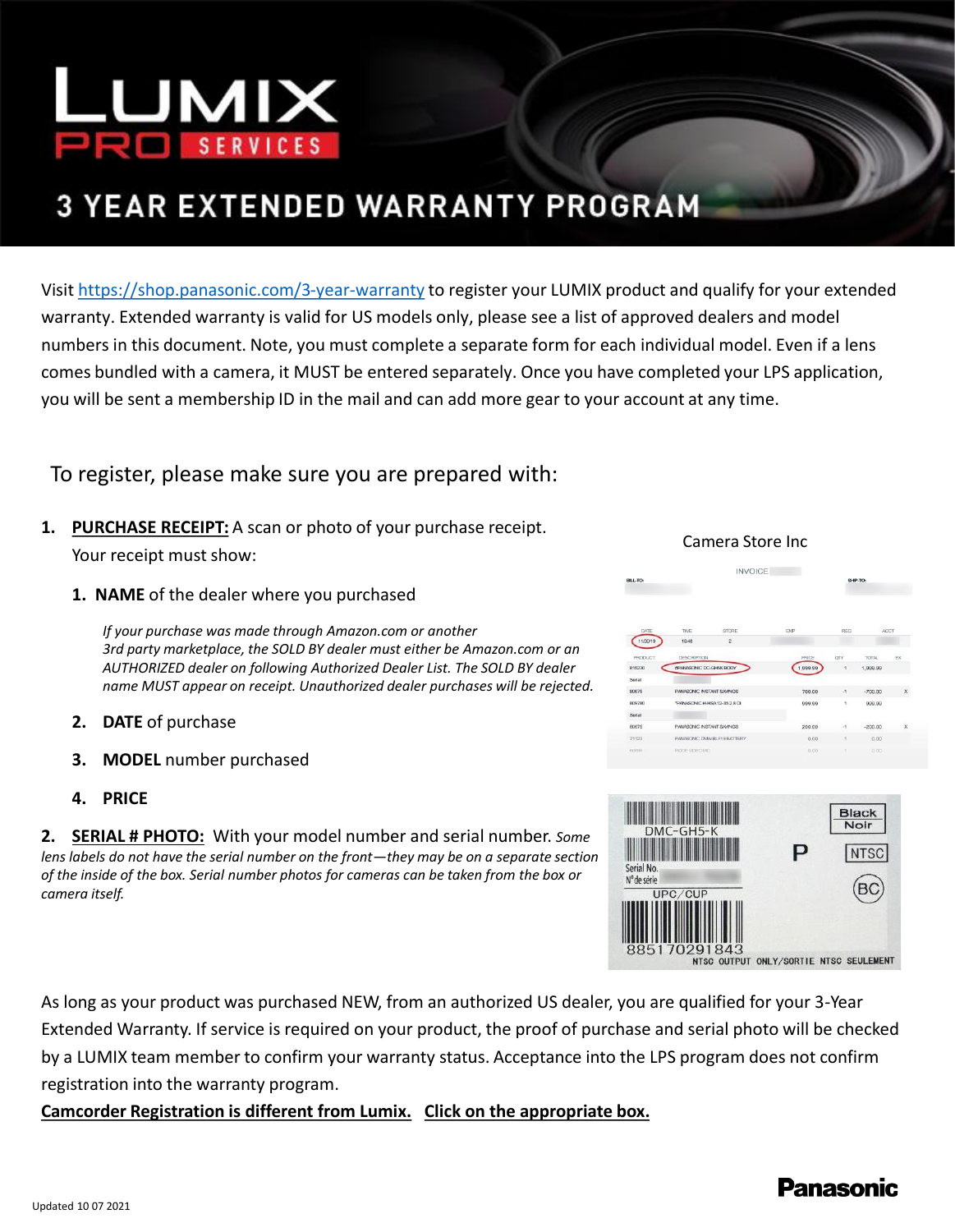

### **3 YEAR EXTENDED WARRANTY PROGRAM**

#### Authorized U.S. Panasonic Imaging Dealers

ABELCINE ABT ELECTRONICS ACE PHOTO ADORAMA AMAZON.COM,LLC *Non-marketplace* † ARLINGTON CAMERA B&C CAMERA B&H PHOTO BACKSCATTER BEACH CAMERA BERGEN COUNTY CAMERA BESTBUY *Non-marketplace* † BOZEMAN CAMERA BUYDIG.COM CAMERA MALL CAMERA WEST CARDINAL CAMERA CINEQUIPT INC CLEVELAND CAMERA STORE

COMPETITIVE CAMERAS DODD CAMERA FILMTOOLS FOCUS CAMERA FULL COMPASS SYSTEMS, LTD GLAZER'S CAMERA SUPPLY INC HOT ROD CAMERAS HORN PHOTO HOUSTON CAMERA EXCHANGE HUNT'S PHOTO AND VIDEO KENMORE CAMERA INC MEDIA RIGHT MIKE'S CAMERA INC MIKE'S CAMERA OF CALIFORNIA, LLC NEBRASKA FURNITURE MART NELSON PHOTO SUPPLIES NORMAN CAMERA COMPANY LLC PICTURELINE INC PIXEL CONNECTION PRECISION CAMERA

PRO AUDIO VIDEO PRO PHOTO SUPPLY INC PROCAM REEF PHOTO & VIDEO RITZ CAMERA ROBERTS CAMERA ROCKBROOK CAMERA ROWE PHOTO SAMY'S CAMERA SAN JOSE CAMERA SHOP SCHILLER'S CAMERA SKY MALL TEXAS MEDIA SYSTEMS THE CAMERA SHOP THE CAMERA SHOP OF MUSKEGON UNIQUE PHOTO INC USED PHOTO PRO WOODWARD CAMERA YM CAMERA

*† Purchases from other third-party marketplace partners not listed above will not be eligible for extended warranty. Check the Amazon listing for "Ships from: Amazon.com, Sold from: Amazon.com" below the Buy button.*